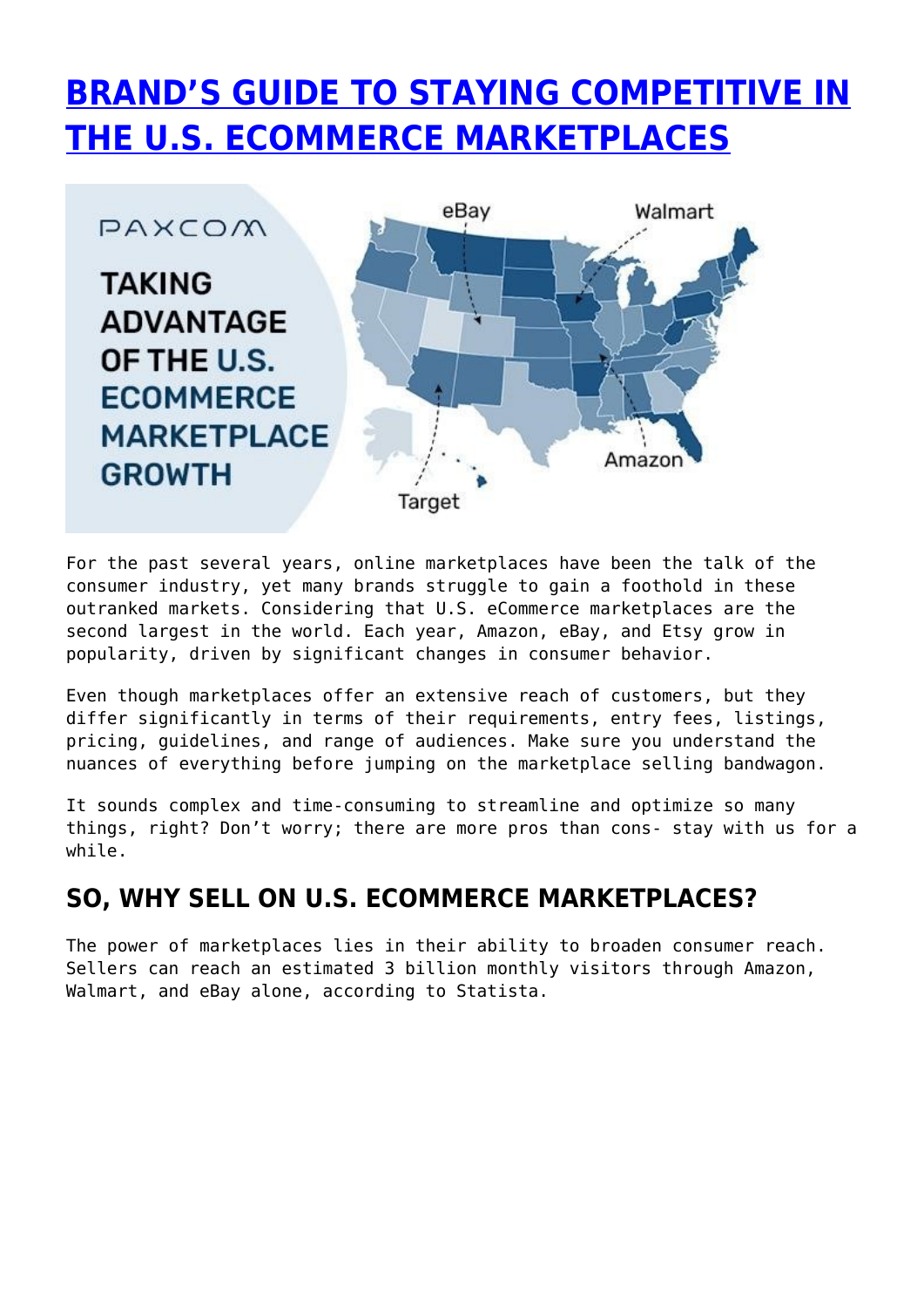| <b>Top 10 US Companies, Ranked by Retail</b>                                                                                                                                                                   |
|----------------------------------------------------------------------------------------------------------------------------------------------------------------------------------------------------------------|
| <b>Ecommerce Sales, 2021</b>                                                                                                                                                                                   |
| billions                                                                                                                                                                                                       |
| 1. Amazon                                                                                                                                                                                                      |
| \$367.19                                                                                                                                                                                                       |
| 2. Walmart                                                                                                                                                                                                     |
| \$64.62                                                                                                                                                                                                        |
| 3. eBay                                                                                                                                                                                                        |
| \$38.67                                                                                                                                                                                                        |
| 4. Apple                                                                                                                                                                                                       |
| \$33.62                                                                                                                                                                                                        |
| 5. Best Buy                                                                                                                                                                                                    |
| \$20.34                                                                                                                                                                                                        |
| 6. Target                                                                                                                                                                                                      |
| \$20.23                                                                                                                                                                                                        |
| 7. The Home Depot                                                                                                                                                                                              |
| \$20.02                                                                                                                                                                                                        |
| 8. Kroger                                                                                                                                                                                                      |
| \$15.04                                                                                                                                                                                                        |
| 9. Costco Wholesale                                                                                                                                                                                            |
| \$14.58                                                                                                                                                                                                        |
| 10. Wayfair                                                                                                                                                                                                    |
| \$13.88                                                                                                                                                                                                        |
| Note: represents the gross value of products or services sold on the website of each<br>company listed (via browser or app), regardless of the method of payment or fulfillment<br>Source: eMarketer, Feb 2021 |
| 264687<br>eMarketer   InsiderIntelligence.com                                                                                                                                                                  |

*Source: eMarketer*

In order to reach new potential customers who are searching and interested in purchasing their products, merchants can list their products on multiple marketplaces. For instance, 63% of online shoppers begin their search for products on Amazon.

The Amazon Marketplace does offer not only built-in audience benefits but also various established programmes from selling and fulfillment to marketing—for example, Amazon Seller Hub, Amazon FBA, and eBay Seller Hub. The fulfillment options allow merchants to have the marketplaces pick, pack, and ship inventory for them.

The ability to begin selling quickly is another significant benefit of selling on marketplaces. Once a merchant gets approval, listing products is as easy as uploading something on a product feed.

# **HOW TO WIN WITH THE U.S. ECOMMERCE MARKETPLACES?**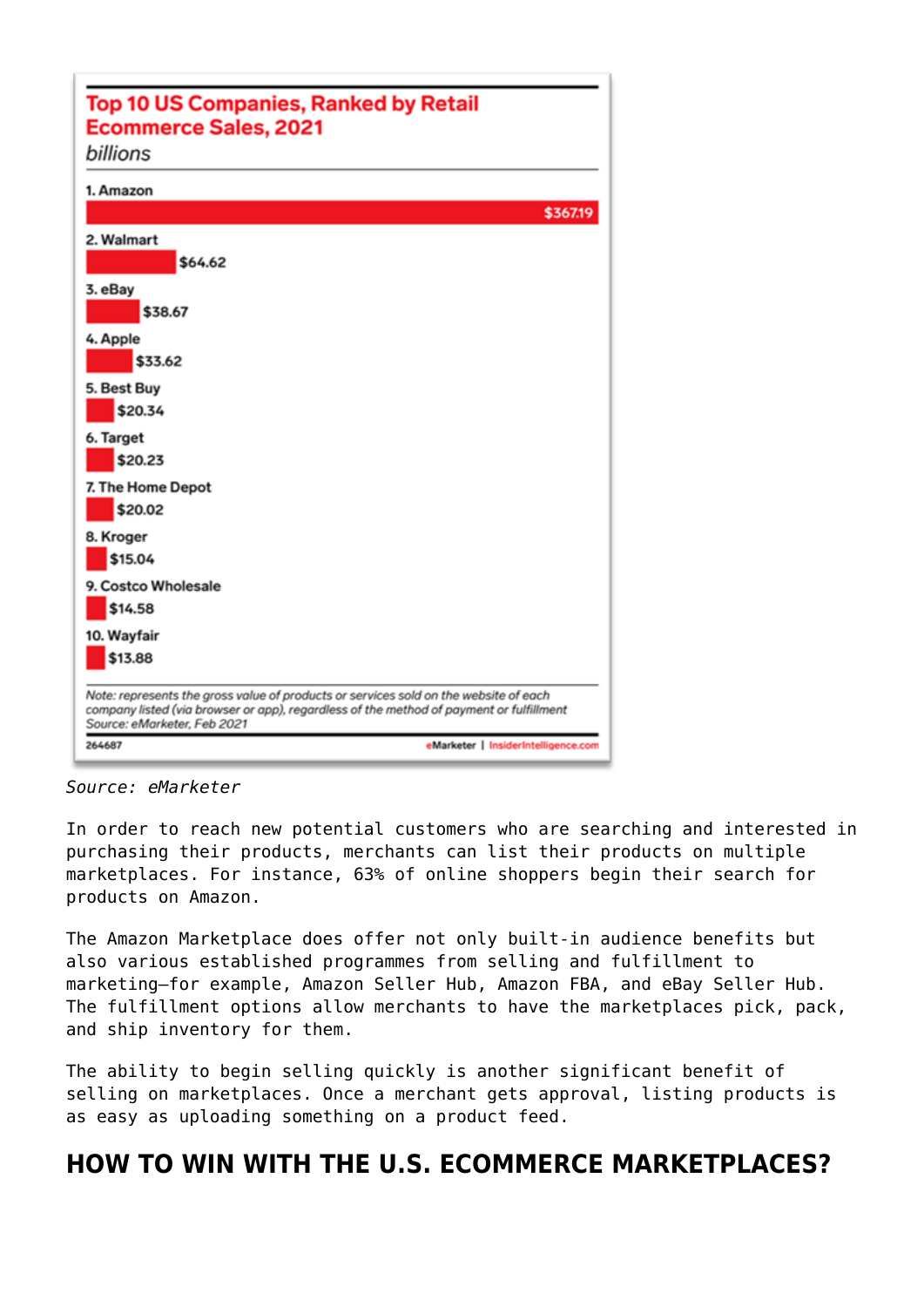## **1. CREATE A BUYER PERSONA FOR CUSTOMER SEGMENTATION**

Buyer personas help you put flesh and bones on the people in your target audience. They help you more clearly understand our ideal customers so that you can more effectively market to them.

#### **Attributes for Building Buyer Personas-**

- Age
- Gender
- Geolocation
- Purchasing power

#### **Why do Buyer Personas Matter?**



When you create personas, you start identifying the motivations of buyers based on their professions, lifestyles, or, in this case, the site they prefer to shop on, rather than viewing buyers as one general group.

By understanding each persona's expectations, you can write content that resonates more deeply and identify the best marketing opportunities for your brand. This ultimately leads to higher conversion rates. With this, you can go beyond the cookie-cutter approach, seize the opportunity to meet customer expectations, and hit just the right point.

# **2. CUSTOMER ROADMAP**

All the customer's brand interactions and touchpoints with your brand from start to finish are part of the customer journey. They may become aware of a problem, conduct informational research, read your product page, and engage with your social media profiles. Additionally, it includes their first purchase and ongoing interactions.

Knowing the customers' journey can help you identify where customers are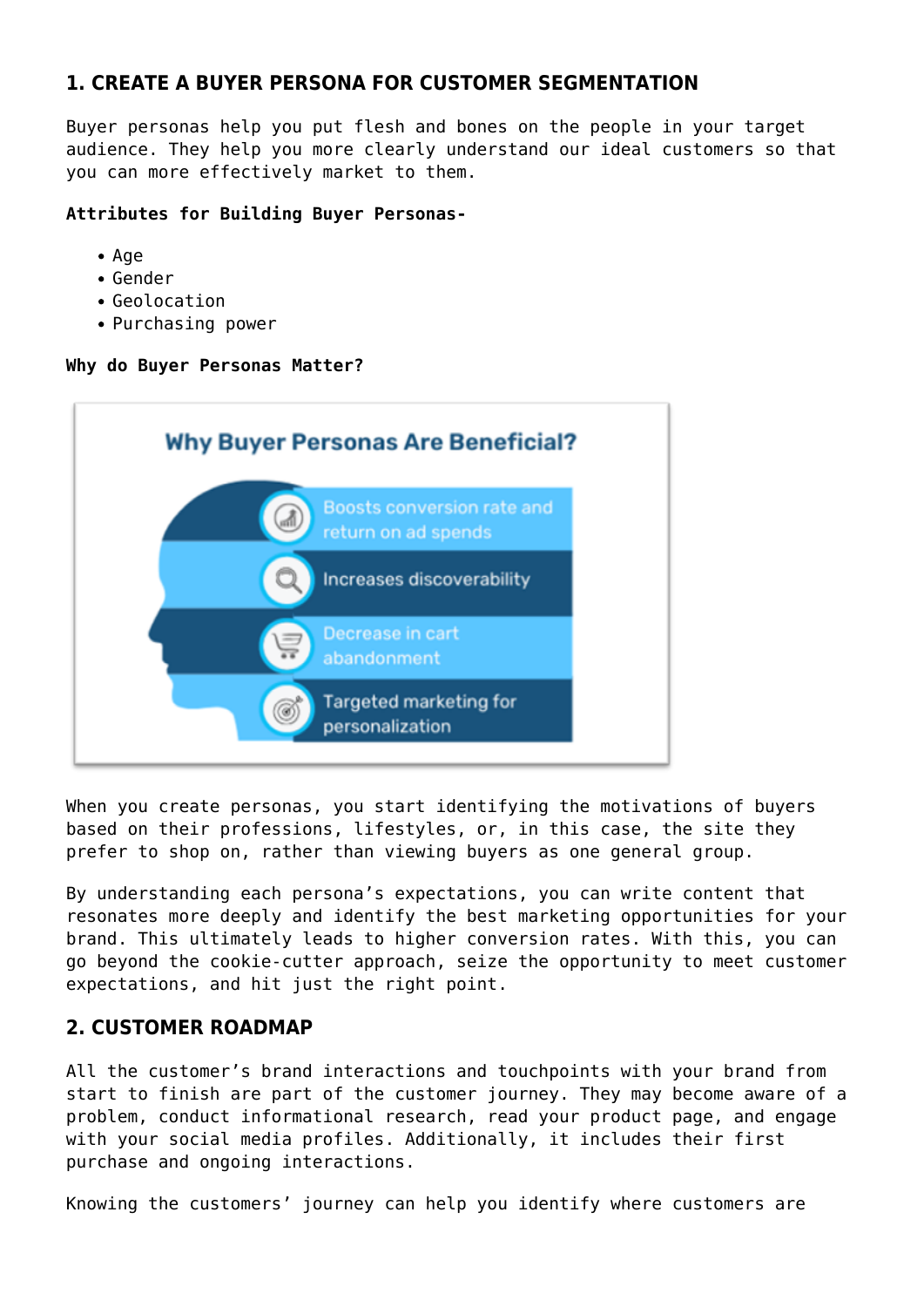spending their time and interact with it, whether it be your product detail page, CPC ads, or event promotions. With this, you can optimize your strategy on each touchpoint and give customers exactly what they want.

# **3. POSITION YOUR BRAND WITH COMPETITIVE PRICING**



When a company tries to convince customers to buy a product or service, its pricing position is essential. If a brand intends to sell low-priced smartphones, it needs to keep its prices low enough to match its positioning. If a brand wants to be seen as high-end or luxurious, it needs to charge accordingly.

For example, in the U.S. eCommerce marketplace, Walmart is known for its lowpriced value services. If your product falls under that category, your ability to drive sales increases by 3X, and you also improve your visibility.

Having a competitive price position makes the product stand out from its competitors. Adding to that, a brand's price position is ideal when a brand can charge higher prices and keep the competitors at bay.

# **4. FULFILLMENT SERVICES TO MANAGE STOCK MANAGEMENT**



Online marketplaces entail a higher expectation of speedy delivery than direct-to-consumer (D2C) websites. So, the dilemma is: either you can selffulfill, or you can use the fulfilment services offered by the marketplace.

Fulfillment services for U.S. eCommerce marketplaces like Amazon FBA, eBay's Orange Connex, and Walmart's WFS allow you to get your products delivered in a short period of time. The hassle of packaging, storing, and shipping is reduced. All you have to do is send your inventory to a Fulfillment Center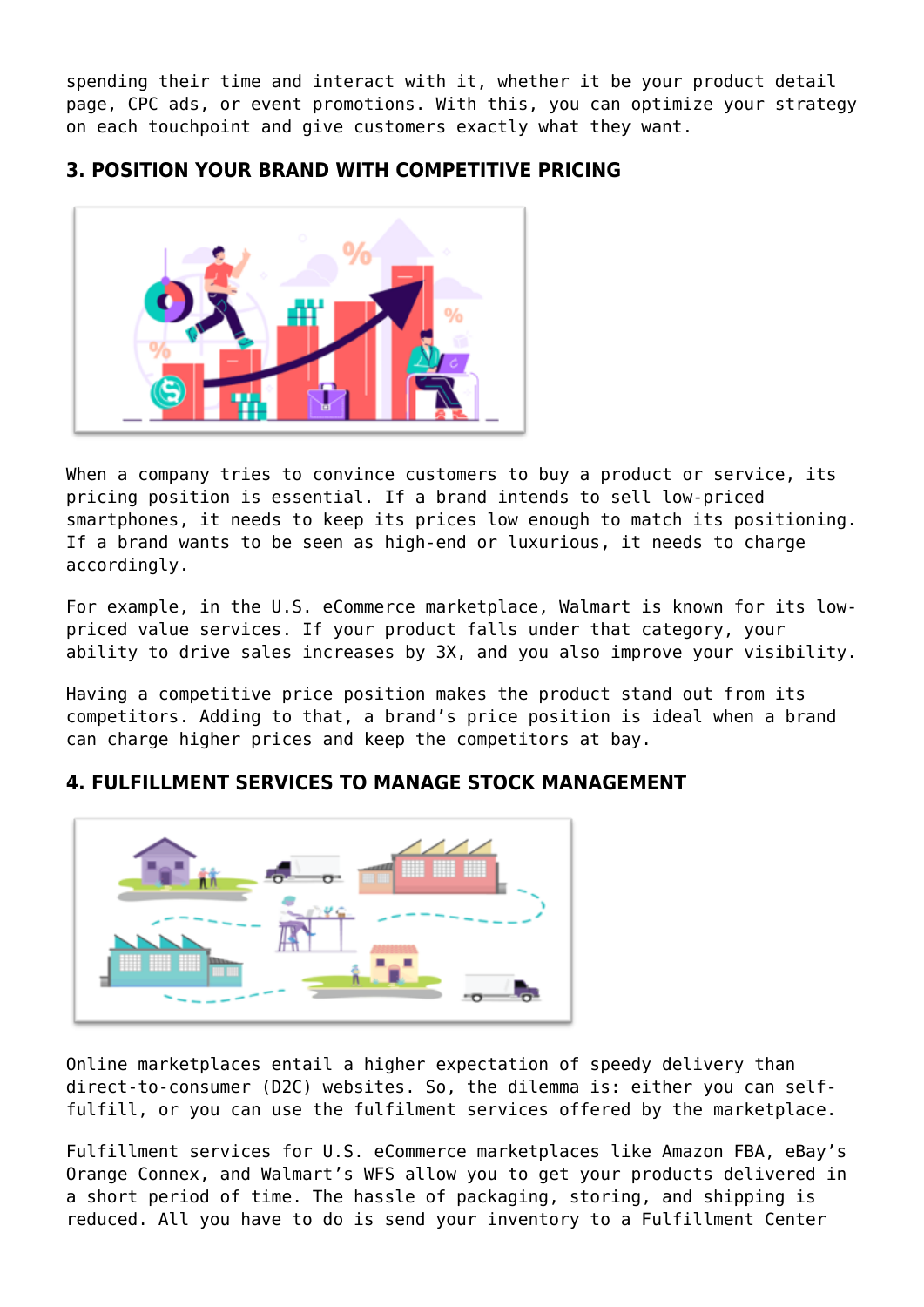$(FC)$ .

However, it often depends on your brand's capabilities in its supply chain and capacity. If your supply chain is strong and you have the tools to keep track of SKUs and manage them, you can always opt out of self-fulfillment.

If you meet customers' convenience needs and demands, profits and reach won't wane.

#### **5. ENSURE RETAIL READINESS**

When it comes to organic ranking and reach, nothing beats optimizing your product listing on the eCommerce marketplaces. You need to ensure that you tick mark all the information criteria that are required to be put forth on the PDP page, from SEO-rich titles, HD images, product descriptions, specifications, and enhanced content.

An accurate digital catalog also contributes to retail readiness. You get what you put in. In addition, automated product-receive processes in warehouses may go awry when the product data is incorrect, causing delays and out-of-stocks.

Loyalty to a single channel is a thing of the past. Today's customers shop and make decisions across multiple marketplaces, expecting consistency in your brand packaging, voice, images, etc.

## **6. PERFECT YOUR MARKETING CAMPAIGNS AND ACTIVITIES**

There is no standard strategy when every platform offers different advertising services when it comes to U.S. eCommerce marketplaces. So, align your campaigns that fit with your business goal, budget, time, and target audience.

For example, run ads on and off Amazon, Utilize Walmart Connect; eBay, too, has a sophisticated platform that does not offer customization like Amazon and other giant platforms, but can help you reach your target customers.

#### **Ask questions to yourself?**

- Where are your customers spending time?
- Where should you run ads? Do they like video ads or banner ads?
- Do they want gamification, quizzes, or promotions, deals & discounts from you?

To achieve that, you need to allocate some budget your ad spends to get the ROI you want; while we will get to the data part- but in order to gather data for optimization, you need to partake in A/B testing to get things moving and learn the insights you would want.

Our E-commerce experts can also help wit[h end-to-end campaign management in](https://paxcom.ai/ams-campaign-management/) sync with your Brand's goals and objectives across all platforms and channels.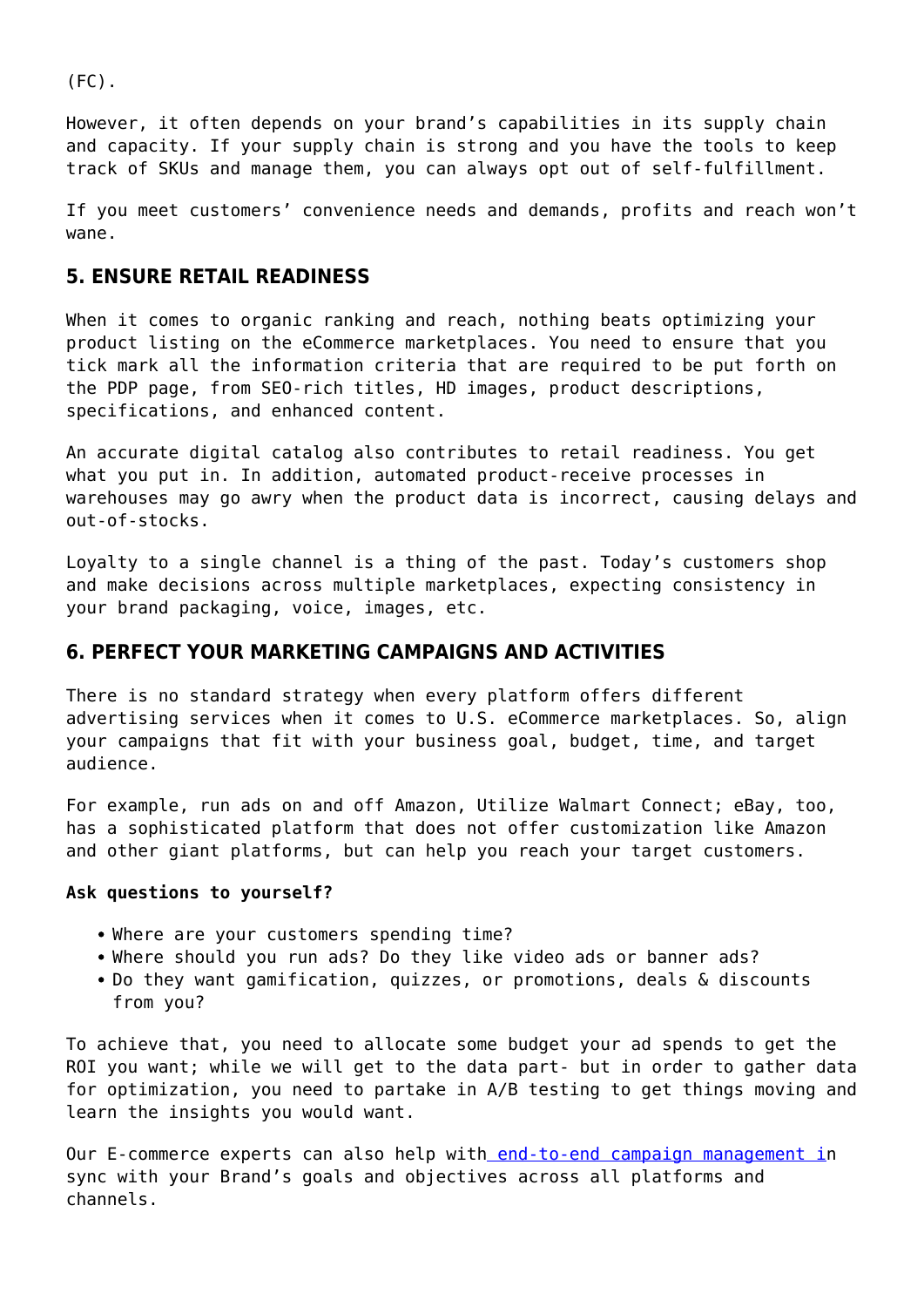## **7. DATA=INFORMED DECISIONS**



The benefit of selling on U.S. eCommerce marketplaces is the data the platforms provide—the pool of endless data. Since you will be up and running advertisements, promotions, and A/B testing on prices, data will act as a catalyst to further fine-tune your strategies.

Data will provide you answers on-

- Is my growth being driven by a particular platform, and which platform do I want to drive growth on?
- How do I measure my profitability in each market?
- How can I target my advertising most effectively?

From pricing, keyword optimization, and stock levels, you will have all the necessary insights—for example, dead turns, campaign performance, etc. The problem is that tracking so many KPIs can get overwhelming, especially when you are selling on more than one platform—a centralized solution would be helpful.

#### **How Can Data Help?**

#### **Scenario 1- (Walmart)**

Walmart's key measures of quality service include:

- 90-Day Order Defect Rate <2%
- · On-Time Shipment Rate >99%
- Valid Tracking Rate > 99%